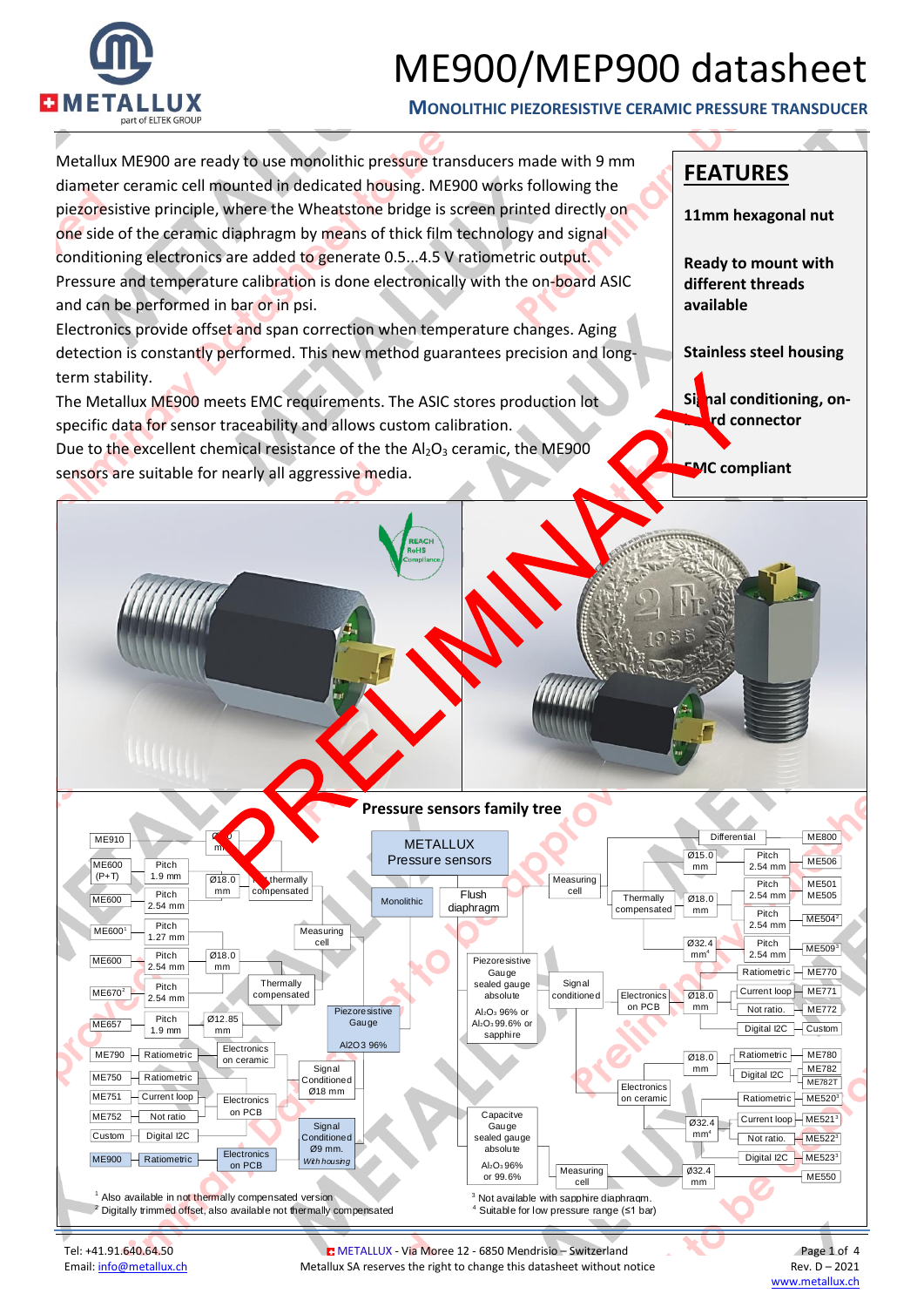

#### **Technical features**

| Technical features       |                          |                                                                                                                                                                                                                                                                                      |
|--------------------------|--------------------------|--------------------------------------------------------------------------------------------------------------------------------------------------------------------------------------------------------------------------------------------------------------------------------------|
| <b>Parameters</b>        | <b>Units</b>             | ME900 / MEP900                                                                                                                                                                                                                                                                       |
| Output                   |                          | Ratiometric                                                                                                                                                                                                                                                                          |
| Output range             | $\overline{\phantom{a}}$ | $0.54.5$ [V]                                                                                                                                                                                                                                                                         |
| Sensor type              |                          | Monolithic, gauge                                                                                                                                                                                                                                                                    |
| Technology               |                          | Piezo-resistive with electronic signal conditioning                                                                                                                                                                                                                                  |
| Material                 |                          | Housing: stainless steel AISI 316L (EN 1.4404)<br>Sensor: ceramic Al <sub>2</sub> O <sub>3</sub> 96%                                                                                                                                                                                 |
| Weight                   | g                        | $\leq$ 10 (without cable)                                                                                                                                                                                                                                                            |
| Response time            | ms                       | $\leq$ 5                                                                                                                                                                                                                                                                             |
| Supply voltage           | <b>VDC</b>               | 4.55.5                                                                                                                                                                                                                                                                               |
| Max current <sup>1</sup> | mA                       | 6 ( $R_{LOAD} \geq 2$ k $\Omega$ )                                                                                                                                                                                                                                                   |
| Operating temp.          | °C                       | $(-4 °F+185 °F)$<br>$-20+85$                                                                                                                                                                                                                                                         |
| Storage temp.            | $^{\circ}$ C             | $-25+90$ $(-13 °F+194 °F)$                                                                                                                                                                                                                                                           |
| Compliant with           | é.                       | REACH, RoHS, Conflict Minerals free                                                                                                                                                                                                                                                  |
| EMC / ESD $2$            |                          | EN 61326-1(2013) / IEC/EN 61000-4-2(2009)<br>Electrostatic discharge<br>Radiated electromagnetic field<br>EN 61326-1(2013) / IEC/EN 61000-4-3(2006)<br>Electrical fast transient burst<br>EN 61326-1(2013)<br>EN 61326-1(2013) / IEC/EN 61000-4-6(2014)<br>RF conducted disturbances |

| <b>Pressure range</b> |            |         | ME900 / MEP900 |                      |            |      |  |  |
|-----------------------|------------|---------|----------------|----------------------|------------|------|--|--|
| Nominal               | <b>ME</b>  | bar     | 10             | 20                   | 50         | 100  |  |  |
| Pressure <sup>3</sup> | <b>MEP</b> | $psi^4$ | 150            | 300                  | 750        | 1500 |  |  |
|                       |            | bar     | 35             | 35                   | 100        | 160  |  |  |
| Overload pressure     |            | psi     | 507            | 507                  | 1456       | 2320 |  |  |
|                       |            | bar     | 40             | 40                   | zυ         | 180  |  |  |
| <b>Burst pressure</b> |            | psi     | 580            | 580                  | <b>140</b> | 2610 |  |  |
|                       |            | bar     |                | -1                   | - 19       | -1   |  |  |
| Vacuum capability     | psi        | $-14.5$ | $-14.5$        | $\blacktriangle$ 4.5 | $-14.5$    |      |  |  |

| Accuracy <sup>5</sup> [%FS]    |                                                |                                                                                               |  |  |  |
|--------------------------------|------------------------------------------------|-----------------------------------------------------------------------------------------------|--|--|--|
| A)2585°C<br>(77185 °F)         | 2.0                                            | 1.0                                                                                           |  |  |  |
| $B) - 20 + 25°C$ $(-477 °F)$   | 3.0                                            | 1.5                                                                                           |  |  |  |
| Accuracy <sup>5</sup> [%FS]    | Calibrath<br><b>Extandard accuracy</b><br>with |                                                                                               |  |  |  |
| $A)085^{\circ}C$<br>(32185 °F) | 2.5                                            | 1.5                                                                                           |  |  |  |
| $B$ -20+25°C (-414 °F)         | 3.0                                            | 2.0                                                                                           |  |  |  |
| Accuracy <sup>5</sup> [%FS]    |                                                | <b>The tion without thermal compensation</b>                                                  |  |  |  |
| $25^{\circ}$ C<br>(77 °F)      | 2.0                                            | 1.0                                                                                           |  |  |  |
| $-2085 °C$<br>(-4185 °F)       |                                                | Max $\pm$ 0.1% FS/K (Ceram, cell, ermal offset shift + thermal span shift) + Accuracy at 25°C |  |  |  |

Unless indicated, all data are based on a reference temperature of 25°C.

- 1. During calibration or auto-zero, current consumption is  $<$  3
- 
- 2. Housing must be grounded<br>3. Pressure ranges not shown specifically in the te 3. Pressure ranges not shown specifically in the technical chart have performance of the nearest listed pressure range.<br>4. Psi nominal pressure values are not the strong strong sign of the nearest are defined to cover diff
- 4. Psi nominal pressure values are not the exact conversion of bar value. Psi ranges are defined to cover different standard values.
- 5. Accuracy includes room temperature from of non-linearity, hysteresis and non-repeatability, offset and span deviation PLUS thermal span shift and thermal offset shift.

### **Total error band (full range)**

**Only for error trend - Not in scale.**



Tel: +41.91.640.64.50 **COMETALLUX - Via Moree 12 - 6850 Mendrisio** – Switzerland Page 2 of 4<br>Email: info@metallux.ch Metallux SA reserves the right to change this datasheet without notice Rev. D – 2021 Email[: info@metallux.ch](mailto:info@metallux.ch) Metallux SA reserves the right to change this datasheet without notice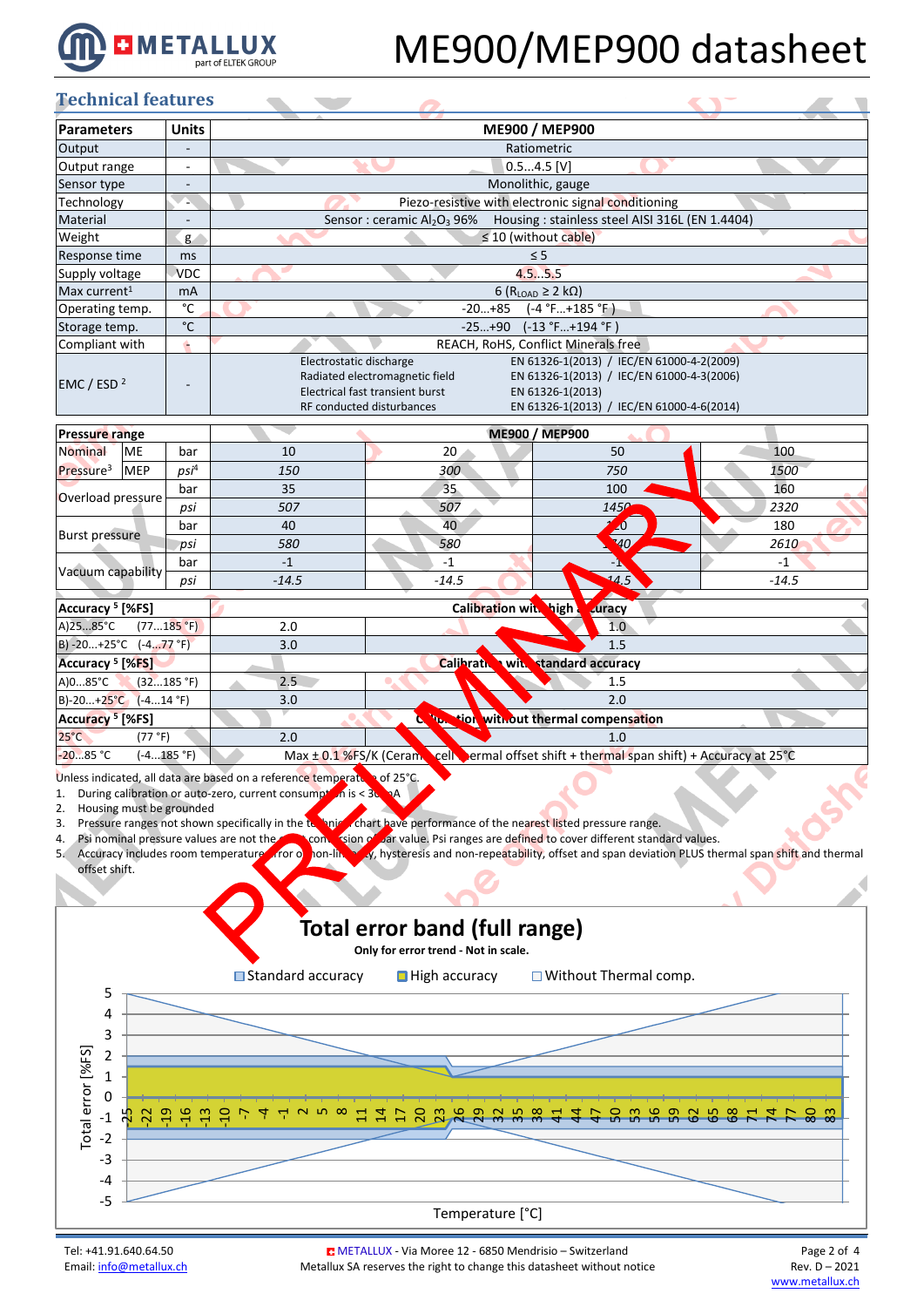

**Mechanical drawings**